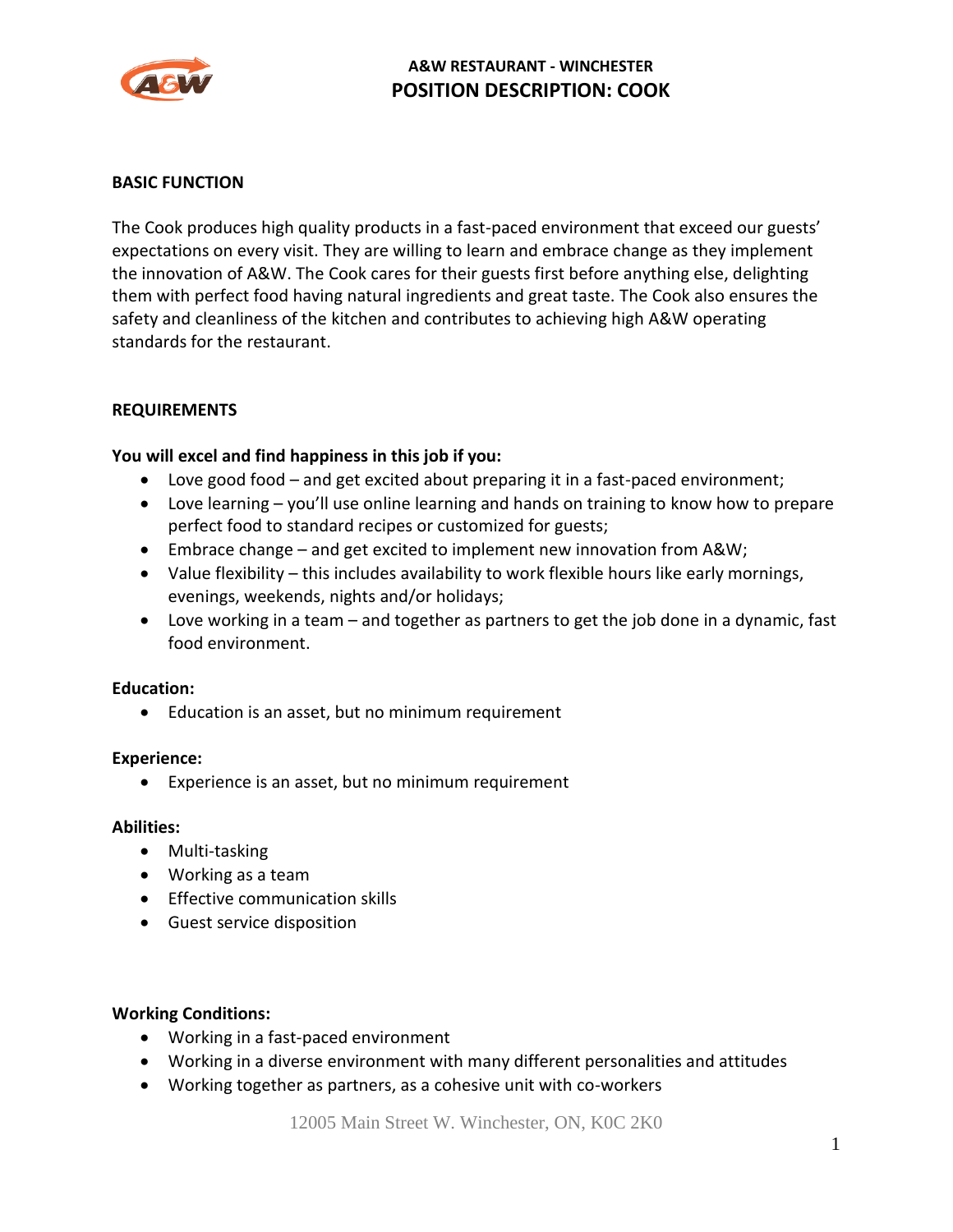

# **A&W RESTAURANT - WINCHESTER POSITION DESCRIPTION: COOK**

- Working with hot products and equipment
- Working with cleaning materials and chemicals
- Working in a noisy environment
- Working with sharp objects (knives, slicers, etc.)
- Use of portable or step ladder may be required

## **Physical Requirements:**

- This position requires the employee to stand for an extended period of time (up to 8 hours)
- Occasionally must lift heavy boxes when dealing with product inventory (max 50 lbs.)
- Engaging in repetitive tasks such as preparing/assembling orders and products and regular cleaning of restaurant facility
- Must always be mentally alert to ensure the safety of yourself, co-workers, and guests at all times
- Maintaining good personal hygiene and appropriate uniform
- Having the capacity to handle stressful situations

## **PRINCIPAL ACCOUNTABILITIES**

1. Contributes to the ideal Climate of the restaurant team by fostering regular progress toward the achievement of A&W's Climate Goals, including:

- Having a positive and professional demeanor while working;
- Attending all Climate Meetings and daily huddles;
- Attending and participating in GX circle meetings (feedback sessions) when selected;
- Following all personnel policies (e.g. Discrimination, Harassment, Bullying and Violence Policy, Media Policy, Confidentiality Policy, Break and Time Card Policy, etc.).

2. Produces high quality products accurately and efficiently. This includes:

- Preparing, prepping, cooking, packaging, and presenting high quality food accurately for guests in a fast-paced environment that exceed our guests' expectations on every visit;
- Receiving verbal and computer instructions as to food required by guest, and prepare and cook food according to instructions;
- Verifying that prepared food meets requirements for quality and quantity;
- Operating large-volume cooking equipment such as grills, or fryers;
- Following guidelines and keeping up to date with A&W standards such as: product knowledge, menu updates, promotions, etc.

3. Delivers an exceptional guest experience by caring for their guests first before anything else, including: